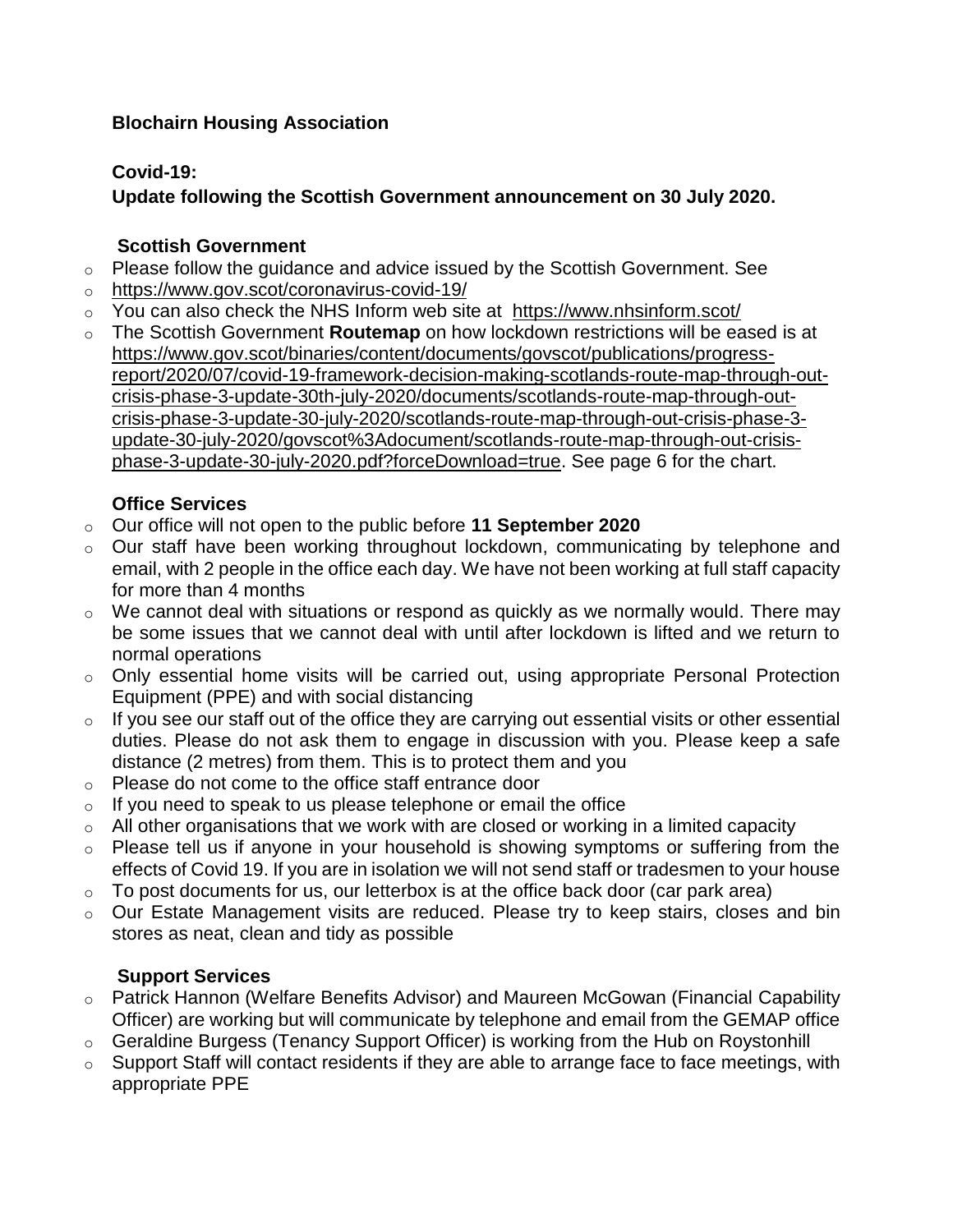### **Rent**

- o If your income is affected you should contact DWP. You can apply for Universal Credit on line at<https://www.gov.uk/universal-credit>
- o If your income is affected and you receive Housing Benefit let us know. You can phone us or email [angela@blochairn.org](mailto:angela@blochairn.org)
- o If rent arrears are due to the Coronavirus affecting your income we will agree a reasonable plan with you when the situation is back to normal. But speak to us now if you are affected

# **Glasgow City Council Bulk Uplift & Refuse Collection**

- o Bulk Uplift is suspended. Do not put bulk items out until the service is reinstated. Keep items in your home if you can. Or put them neatly at the bin store. Check regularly to make sure they are not causing problems for your neighbours
- $\circ$  If you have already put bulk items on the pavement please move them back to your house or put them neatly at the bin store
- o Make sure you put refuse directly into the bins. Do not leave anything lying around that will attract rats. Don't ask small children to take out the refuse if they will struggle to get bins open and closed.
- o It is important that refuse is disposed of carefully and that rats are not offered a food source
- o If you can, you might want to take bulk items direct to the Council Recycling Depot. See details at:<https://www.glasgow.gov.uk/recycling>

### **Repairs and Maintenance**

- o Non-essential repairs are being carried out. However, they will not be done as quickly as they normally would
- o If a contractor comes to your home he/she must exercise 'social distancing' (2 metres) and wear PPE
- o Please make sure that all household members exercise 'social distancing' from the contractor

# **Web Site & Facebook Page**

- o See <https://blochairn.org/> and <https://www.facebook.com/blochairnha>
- $\circ$  for regular information updates. You will also find other news on our Facebook page, as well as, general information, humour, etc. Why not 'Like' and 'Follow' our page?
- $\circ$  We have an App for mobile phones. It is operational for android phones and will be operational for iPhones soon. (If you're technically minded you can probably get it on your iPhone!)

# **Royston Coronavirus Response Group**

- o The Group was quickly formed in March before 'lockdown' to maintain communications between local housing associations and other community owned organisations in the area and to provide support to vulnerable residents and families
- o Operating out of the Community Hub at the Spire in Roystonhill, over 200 food parcels were being delivered every week and 35 hot meals being delivered each day by local volunteers